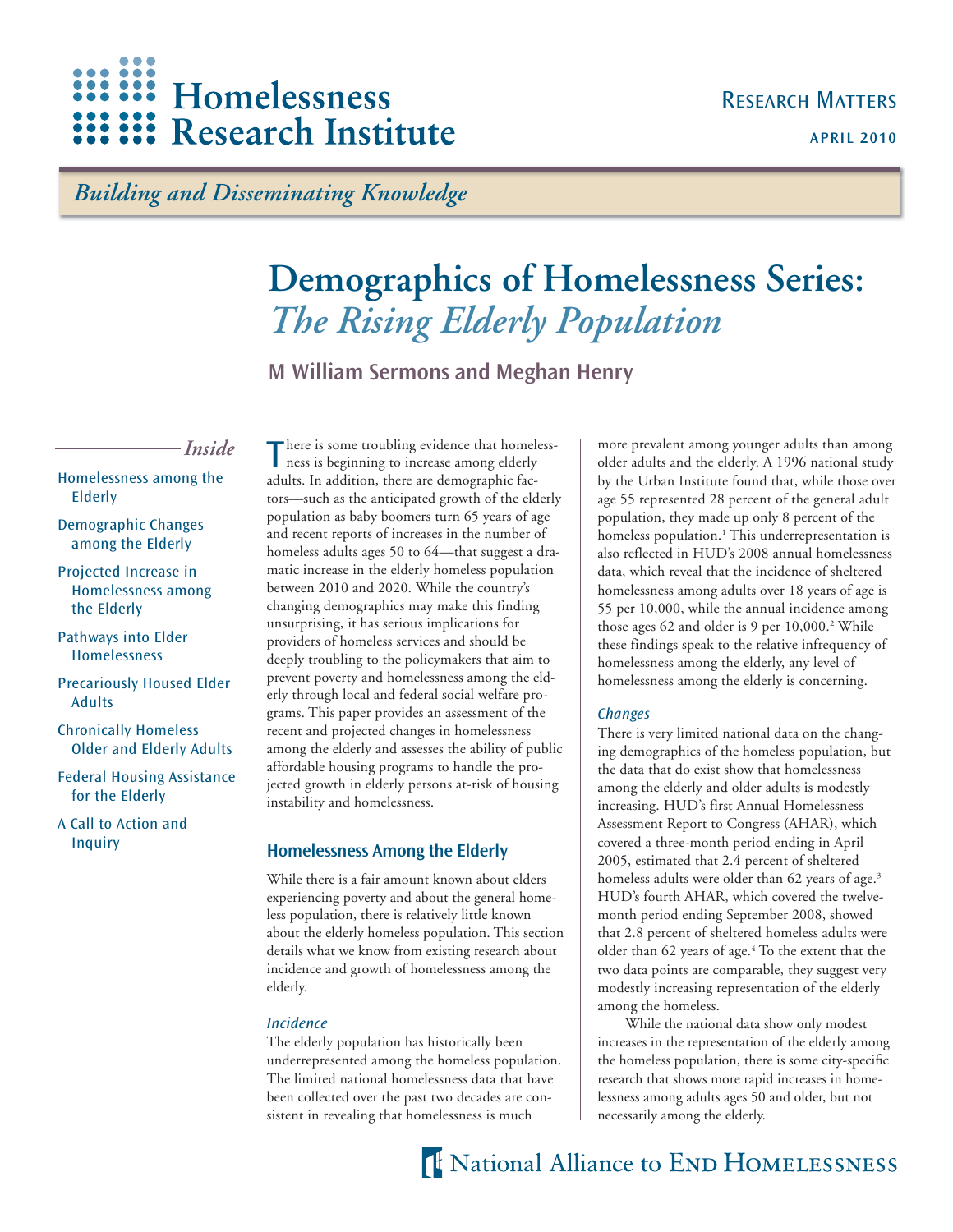Who is considered elderly? This paper focuses on homelessness and economic vulnerability among elderly and, to a lesser extent, older adults. The Census Bureau defines the elderly as those ages 65 and older. As much of the analysis in this paper is based upon Census data, we define the term "elderly" as those over 65 years of age unless otherwise specified. U.S. Department of Housing and Urban Development (HUD) reports on homelessness include an ages 62 and older age category, which is also considered "elderly" for the purposes of this report. "Older adults" are those between ages 50 and 64 unless otherwise specified.

*City-specific research shows more rapid increases in homelessness among adults aged 50 and older.*

- **Researchers studying the street homeless** population in San Francisco found that from the period 1990–1994 to 2000–2002, the representation of those ages 50 and over went progressively from 11.2 percent to 32.3 percent.<sup>5</sup>
- - Data from New York City indicates that the median age of the homeless population in New York City went from 28 to 42 years of age from 1987 to 2005.6
- - A study of the homeless population in Massachusetts found homelessness among those ages 55 and older increased from 8 percent of the homeless population in 1999 to 14 percent in 2003.<sup>7</sup>
- - A study by the Chicago Alliance to End Homelessness and Loyola University found that homelessness is increasing among adults between the ages of 50 and 64, but not among those over the age of 64.8

The limited existing research tells a story of increasing homelessness among adults ages 50 and older and more modest increases among the elderly population. The trend is suggestive of an increase in the elderly homeless population over the next few decades as the current older adult population reaches and exceeds age 65.

#### **Demographic Changes Among the Elderly**

This paper predicts that homelessness among elderly persons will increase substantially over the next decade. There are two primary demographic factors that contribute to the projected increase in homelessness among the elderly. One is the overall growth in the elderly population, which is expected to more than double in size between now and 2050. The other factor is the relative stability in the proportion of the elderly population facing economic vulnerability. Together, these factors signal an increase in elder economic vulnerability and homelessness.

#### *The Growing Elderly Population*

There are more Americans over the age of 65 today than ever before and the number is rapidly increasing. During the past century, the number of elderly people has grown from 3.1 million in 1900 to 37 million in 2008—an increase of over 1,100 percent. The proportion of elderly Americans has also increased since 1900, when adults ages 65 and older made up only 4.1 percent of the population.<sup>9</sup> Today, at 37 million, elderly Americans make up 12.6 percent of the population.10 This demographic shift means that we have become an older nation, with the median age at almost 37 years old—the country's



**Figure 1. Historical and projected U.S. elderly population**

Source: Based on U.S. Census estimates and projections.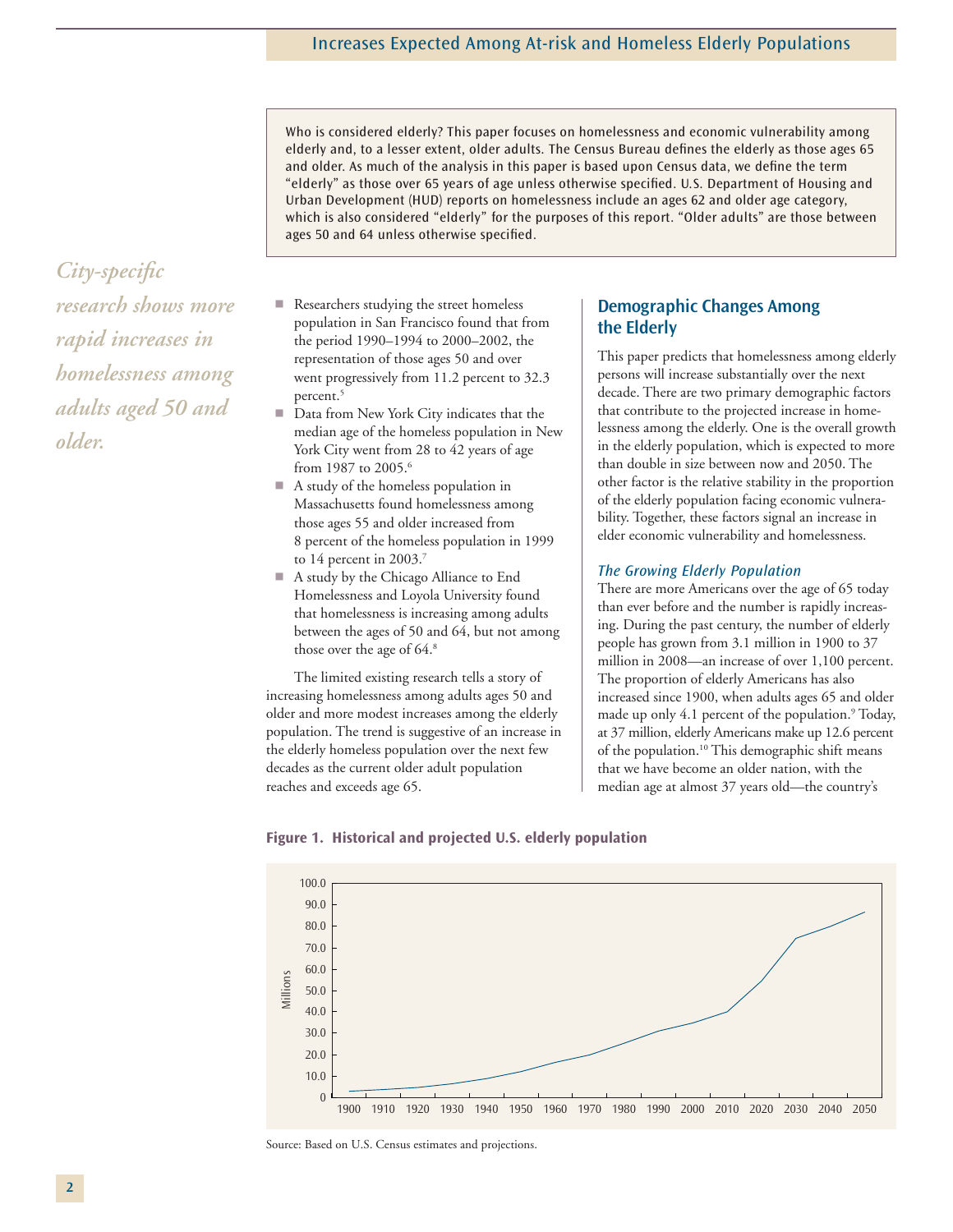



*In 2008, there were over 969,925 elderly persons living in deep poverty.*

Source: U.S. Census Bureau, Current Population Survey, Annual Social and Economic Supplements.

highest median age on record. Further, the U.S. Census Bureau projects that by 2050 there will be approximately 89 million people over the age of 65, which more than doubles our current elderly population.11 This projected increase in elderly Americans, illustrated in Figure 1, merits significant attention at the federal policy level. An increased number of elderly persons will mean an increased need for federal programs aimed at preventing economic vulnerability among older persons.

#### *Economic Vulnerability among the Elderly*

The most common measure of economic instability among the elderly is poverty. Poverty among elderly Americans has been relatively low since the 1960s. In 1959, the poverty rate for elder Americans was 35 percent. This fell to approximately 15 percent by 1975, due in large part to increases in government programs such as Social Security.12 Since that time, poverty rates among the elderly have steadily declined, remaining between 9 and 11 percent for the past decade. According to the 2008 American Community Survey, 9.9 percent of people over 65 years of age had annual incomes below the poverty threshold of \$10,326 for a single person and \$13,030 for a couple.<sup>13</sup>

A measure of even greater economic vulnerability is the proportion of elderly persons in deep poverty earning only half of the poverty threshold. In 2008, there were over 969,925 elderly persons, or 2.6 percent of the elderly population, in deep poverty.<sup>14</sup> Figure 2 shows the trends in rates of poverty and deep poverty for both the general population and the elderly population since 1975 and reveals that the deep poverty rate among elderly persons has remained around 2 percent since 1975. Federal programs such as Social Security, Supplemental Nutrition Assistance Programs (formerly known as the Food

Stamp Program), and housing programs directed to the elderly have helped decrease the number of persons over 65 years of age living in precarious housing situations due to insufficient income. Despite the overall effectiveness of these programs, some elderly people are not prevented from experiencing economic hardship and homelessness.

#### **Projected Increase in Homelessness among Elderly**

In the most recent AHAR, HUD estimates that there were 43,450 sheltered homeless people over the age of 62 in 2008.15 Because of anticipated increases in the elderly homeless population as the general population ages, a projection of the elderly homeless population is made in this paper. It is based on the following assumptions:

- - The elderly population will increase as projected by the U.S. Census Bureau through 2050.
- - The rate of deep poverty in the elderly population will remain constant at 2 percent through 2050, as it has remained since 1975.
- - The 2008 ratio of 1 sheltered elderly homeless person to every 22 elderly persons in deep poverty remains constant thorough 2050.

The resulting projection of the elderly homeless population is illustrated in Figure 3. It shows that homelessness is projected to increase by 33 percent from 44,172 in 2010 to 58,772 in 2020 and will more than double between 2010 and 2050, when over 95,000 elderly persons are projected to be homeless.<sup>16</sup>

This projected increase in homelessness among elderly persons is alarming. The remainder of this paper is focused on pathways into elder homeless-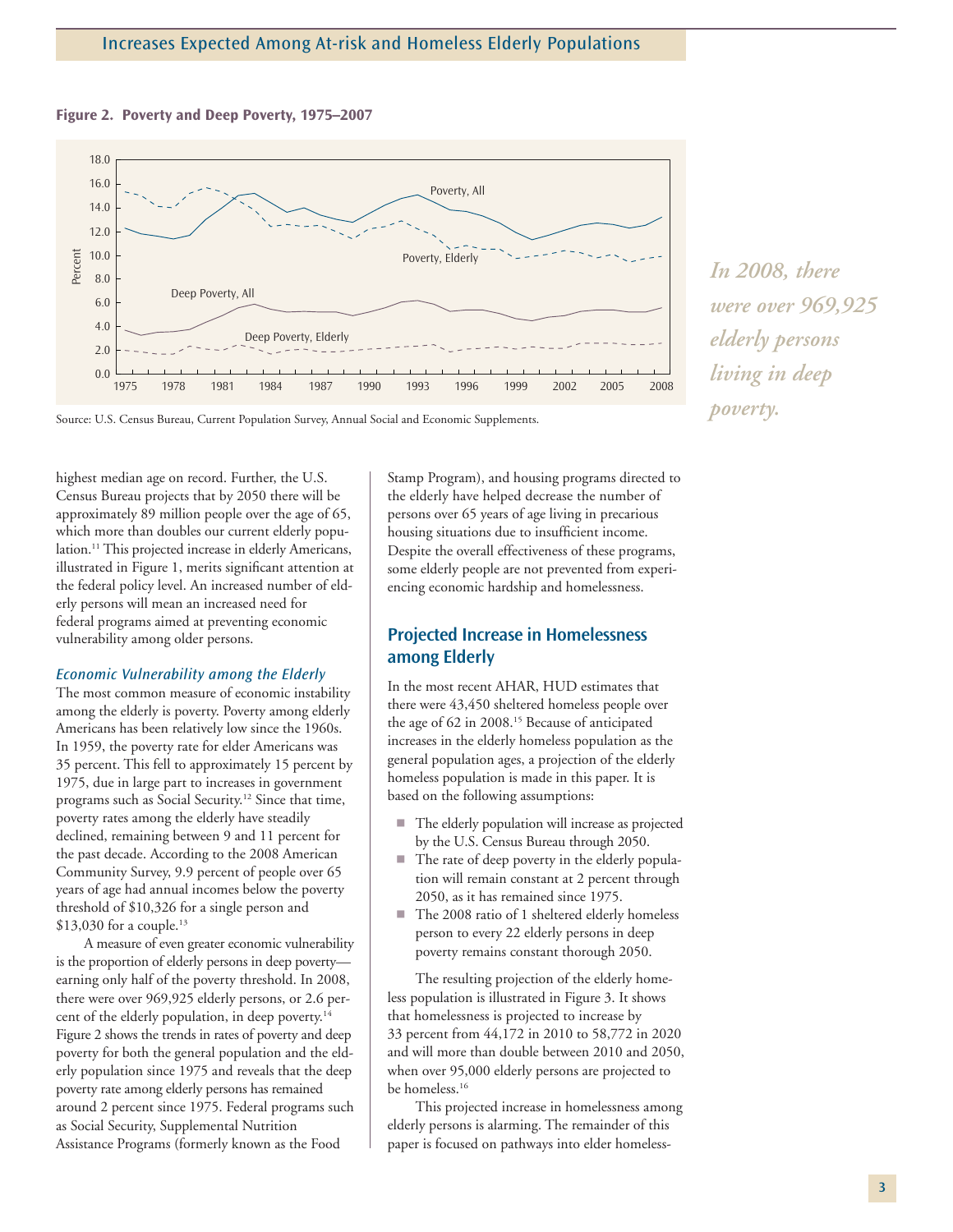



*The proportion of elderly Americans has increased since 1900, when adults aged 65 and older made up only 4.1 percent of the population. In 2008, elderly Americans make up 12.6 percent of the population.*

Source: Calculations performed by authors.

ness and actions that can be taken to end homelessness among elderly persons.

#### **Pathways Into Elder Homelessness**

To the extent that both political will and resources have been committed to preventing elder homelessness and destitution, the natural next question is: How does homelessness among the elderly and older adults occur?

The two basic pathways are the aging of the chronically homeless population and new homelessness among elderly adults who did not experience homelessness prior to turning 65 years of age. Research into this question is rare, but two regional studies provide evidence supporting each of the two pathways.

The Shelter Partnership conducted an extensive study of the older and elderly homeless adults that presented at the Los Angeles area's largest homeless shelter. This study examined the differences between those ages 50 to 61 and those ages 62 and older. The study revealed that 28 percent of homeless persons over 62 years of age came to the shelter directly from the streets, 25 percent came from another shelter, and 15 percent were living with family or friends prior to homelessness. For those between ages 50 and 61, 37 percent arrived from the streets, 19 percent arrived from another shelter, and 10 percent were living with family or friends.<sup>17</sup> The high percentage of older and elderly homeless adults coming to the shelter from the streets and other shelters highlights the first pathway—the aging of the chronically homeless.

An international, three-city study points more toward the second pathway—new homelessness

among formerly stably-housed elders. Boston was one of the three cities (and only U.S. city). The data from Boston revealed that most elderly homelessness people were newly homeless with a history of stable adult employment. Most were last housed in a private rental unit and a plurality had lived alone. The common causes of their homelessness were, in decreasing order of frequency: financial problems, mental health problems, relationship breakdown, physical health problems, and issues related to work.18 A Chicago study also looked at homeless adults over 50 years of age and found the following reasons as common causes of their homelessness: recent job loss, drinking problems, discontinued/ inadequate public assistance, inadequate income, disagreement with family or friends, and injury or illness on the job.<sup>19</sup>

Understanding the pathways into homelessness for the elderly is important when determining the right policy response. Those older Americans who become homeless as senior citizens require more preventive action. Federal housing programs are fundamental in reducing the economic hardship experienced by the elderly whose only income is often Social Security and/or Supplemental Security Income. Alternatively, those older adults—ages 50 to 64—who are chronically homeless and remain homeless as they age have intensive housing and service needs that must be addressed to end their homelessness. Both pathways are addressed in the following sections.

#### **Precariously Housed Elderly Households**

At its root, homelessness is the result of an inability to afford housing. With rising housing costs, elderly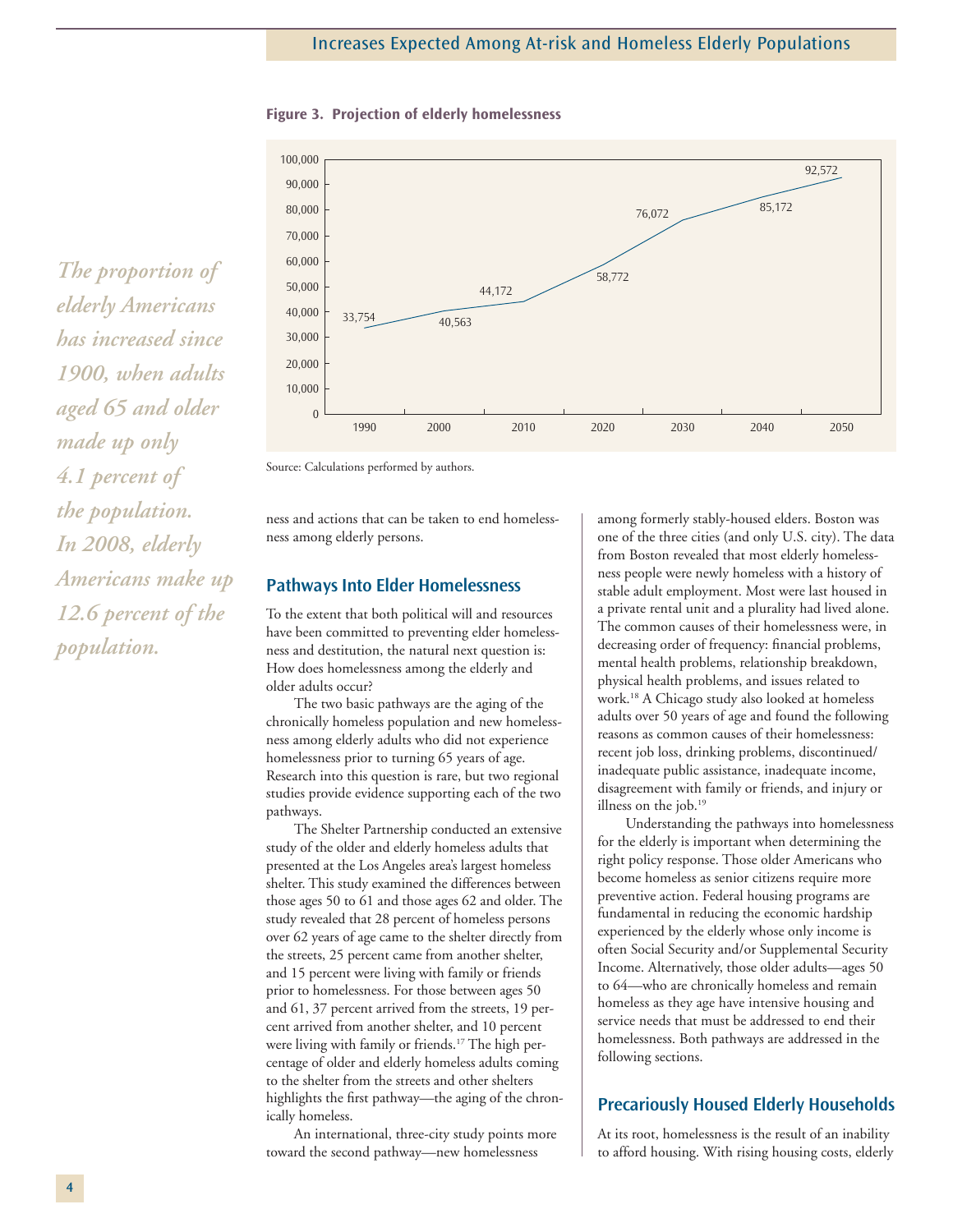households often must choose between housing and other basic needs such as food and medical care. Housing cost burden exists when a household pays more than 30 percent of their income on housing costs. This burden is considered "severe" when the portion of a household's income dedicated to housing exceeds 50 percent. This housing expense can leave a household economically vulnerable. This is particularly concerning for elderly people who often rely on a fixed income. In 2007, over 8.7 million households with a householder over the age of 65 experienced housing cost burden. This represents 38 percent of all households with an elderly householder. Further, over 4.8 million of them experienced severe housing cost burden, accounting for approximately 21 percent of total elderly households.20

In recent years, the increase in the rate of severe cost burden among elderly households has outpaced the overall growth of elderly households. While the share of total households headed by a person over the age of 65 remained relatively unchanged between 2001 and 2007, the percent of elderly households experiencing a severe housing cost burden increased by over 14 percent. Further, while elderly households constituted over one-quarter (26 percent) of the total number of severely cost burdened households in 2007, they accounted for only 20 percent of total households.<sup>21</sup> This overrepresentation of severely cost-burdened elderly households among all households, as well as the faster rate of growth among severely cost burdened elderly households, has significant policy implications. Federal housing policy should be expanded and adjusted to meet the needs of poor and vulnerable Americans who increasingly are our elderly.

#### **Chronically Homeless Older and Elderly Households**

Chronically homeless older adults who age into elderly homelessness often have critical health and service needs in addition to their obvious housing needs. Homeless seniors are more likely to experience multiple medical issues at a time and often have chronic illnesses that go untreated. Exposure to harsh weather and the often unhealthy environment of shelters can affect the susceptible health and well-being of the elderly population. Substance use disorders, particularly alcoholism, are not uncommon among the elderly homeless population and are often presented alongside mental health disorders, especially among the chronically homeless population. The mental health issues of the elderly are also particularly important when examining the reasons that older people become or remain homeless. Mental illnesses associated with memory loss, for example, can

affect the ability to secure housing as acquiring housing often involved multiple appointments and self-initiated persistence.<sup>22</sup>

Elderly chronically homeless people often require intensive service coordination. This helps them transition into permanent housing smoothly and ensures they remain there. Case management is often critical in coordinating care—primary health care, housing assistance, food, and other services can get lost without some assistance and supervision. Elderly homeless people often face barriers to accessing resources and benefits such as Social Security, Medicare, and Supplemental Security Income (SSI). They may not know that they are eligible for such benefits, they may not know where to start, and/or they may have a hard time following up with service providers, meeting appointments, or completing the necessary paperwork due to health limitations (mental or physical).23 A coordination of services, coupled with housing assistance, can help homeless or formerly homeless seniors age in their own housing with dignity.

#### **Federal Housing Assistance for the Elderly**

There are a few federal programs that provide housing assistance to seniors. These programs provide the housing safety net for the most vulnerable lowincome people. According to the 2007 American Housing Survey, 6 percent of elderly households either lived in housing owned by a public housing authority or identified themselves as recipients of some form of housing subsidy.<sup>24</sup> While this is likely an underestimate, it still represents over 1.3 million households. This section outlines the primary federal rental housing assistance programs that support seniors. Because there are many state and local programs that support seniors, this is not a comprehensive account of all housing services for the elderly.

**Section 202 Supportive Housing for the Elderly Program.** Created in 1959, Section 202 is a project-based housing program that provides housing and supportive services to very low-income elderly households. Eligible persons must be over 62 and have incomes at or below 50 percent of the area median income (AMI).<sup>25</sup> This program is the only government-subsidized program dedicated exclusively to senior housing. There are currently over 300,000 units of Section 202 housing and for each unit that becomes available there are an estimated ten seniors waiting.<sup>26</sup>

**Public Housing.** Public housing is a federally subsidized housing program providing units to persons at or below 80 percent of AMI. While open to all persons below this income threshold, most

*Homelessness is projected to increase by 33 percent from 2010 to 2020 and will more than double between 2010 and 2050.*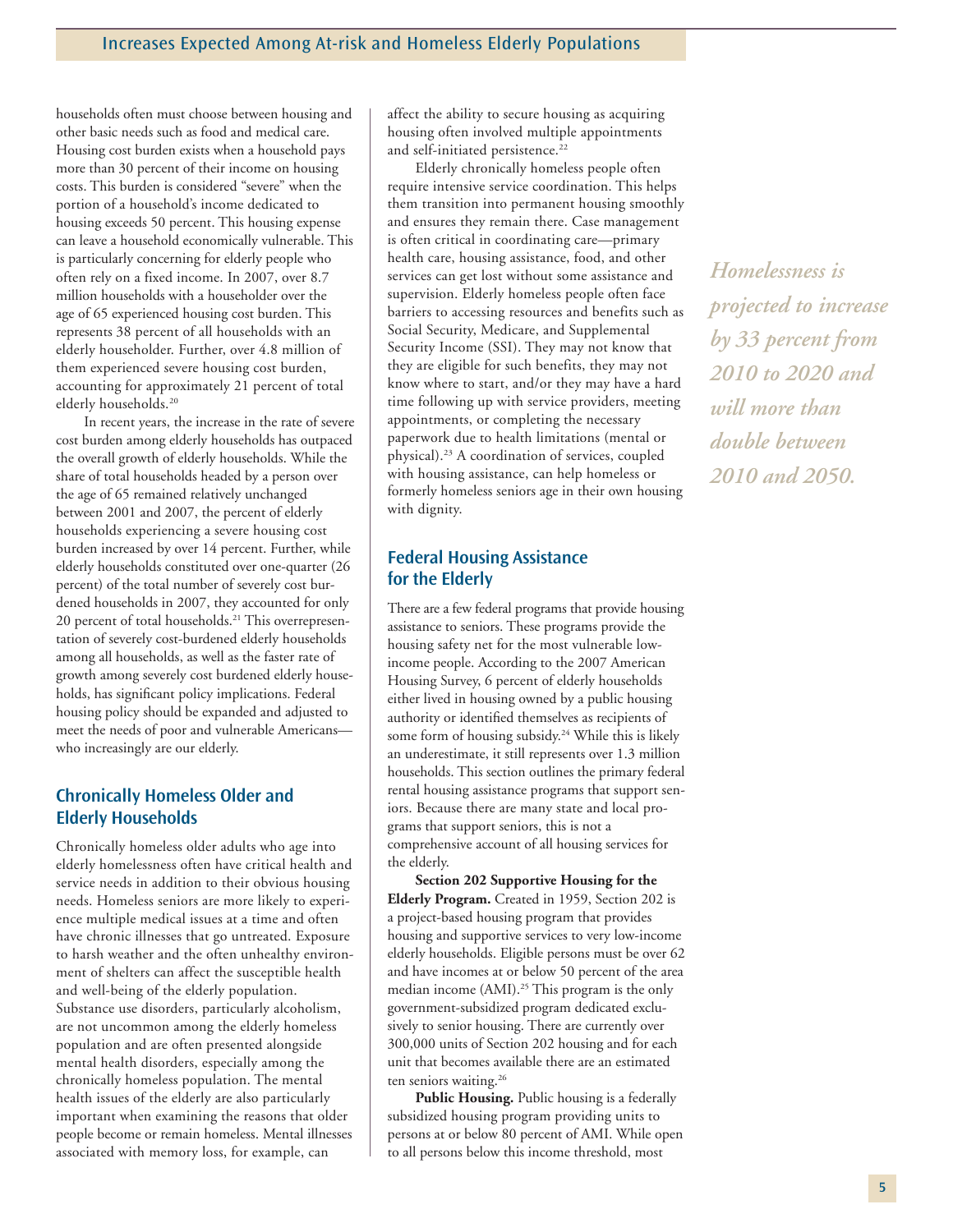Public Housing Authorities (PHA) target funds to those at very low or extremely low-income levels. Some PHAs give preference to elderly applicants. Currently, 31 percent—or over 350,000 public housing units—have a senior householder.<sup>27</sup>

**Housing Choice Vouchers (Section 8).** The Housing Choice Voucher Program provides tenantbased and project-based housing assistance to persons with incomes at or below 50 percent of AMI. Approximately 17 percent of the 1.9 million vouchers currently in use are being utilized by senior citizens.<sup>28</sup> The demand for vouchers far exceeds the supply of vouchers, with average waiting lists ranging from 5 to 10 years in some cities.

**Project-Based Section 8.** Project-based Section 8 is a public-private partnership in which the owner (private or non-profit) signs a contract with HUD to provide affordable rental units to low-income tenants. There are currently 1.27 million units of Project-based Section 8, and approximately 50 percent are occupied by elderly householders. With the exception of a small number of units for homeless people, there have been no units added under this program since the mid 1980s. Further, the total number of these units has been declining by over 10,000 a year as owners choose not to renew their expiring contracts.<sup>29</sup>

**Section 515 Rural Rental Housing Program.** Section 515 is a federally subsidized program providing rental assistance to rural areas. This program serves very low and extremely low income persons, with about half of the units being allocated to seniors. Since the program's creation in 1962, over 523,000 units have been built. At its peak in 1979, 38,650 units were created; this figure dropped to 1,621 in 1994 and to only 486 units in 2006. In recent years, funding has been limited, with approximately 1,000 units funded each year. In new construction projects, 95 percent of the eligible participants must have incomes at or below 50 percent of the AMI, compared with 75 percent at existing projects. Elderly households occupy 58 percent of the units.<sup>30, 31</sup>

Table 1 reveals that together, these programs provide approximately 1.9 million units to lowincome elderly households. However, these programs have long waiting lists spanning several years, an indication that the number of units both affordable and available to elderly households is insufficient. While federal programs targeted to the elderly have helped lessen the number of precariously housed elderly households who fall into homelessness, the number of units is not keeping pace with the increasing demand. If the deep poverty projections hold true, the government will have to fund between 700,000 and 822,000 additional units through these programs by 2020 simply to maintain the current deficit.<sup>32</sup>

#### **A Call to Action and Inquiry**

In the coming years, the United States will experience a monumental societal shift as baby boomers become senior citizens. Meeting the needs of this population, particularly the economically vulnerable portion of the population, will be one of the greatest domestic policy challenges in our lifetime. Social Security, Medicare, and housing programs targeting the elderly will be critical for meeting the challenge and reducing risk of homelessness. Below is a list of recommendations to reduce and eventually eliminate homelessness among elderly persons in the United States.

1. **Increase the supply of subsidized affordable housing on which economically vulnerable elderly persons rely.** In addition to the Section 202 Supportive Housing for the Elderly Program, elderly persons also make up

**Table 1. Housing Units Serving Elderly Households by Program**

| Program                             | <b>Number of Units with</b><br><b>Elderly Households</b> | <b>Percent of Program</b><br><b>Serving Elderly</b> |
|-------------------------------------|----------------------------------------------------------|-----------------------------------------------------|
| Section 202                         | 300,000 units                                            | 100%                                                |
| Public Housing*                     | 359,882 units                                            | 31%                                                 |
| Housing Choice Vouchers (Section 8) | 323,000 subsidies                                        | 17%                                                 |
| Project-Based Section 8             | 624,750 units                                            | 49%                                                 |
| Section 515 (Section 521)           | 303,340 units                                            | 58%                                                 |

\* Center on Budget and Policy Priorities, "Decade of Neglect has Weakened Federal Low-Income Housing Programs: New Resources Required to Meet Growing Needs," 2009, http://www.cbpp.org/cms/index.cfm?fa= view&id=2691.

*Federal housing policy should be expanded and adjusted to meet the real-time needs of poor and vulnerable Americans—who increasingly are our elderly.*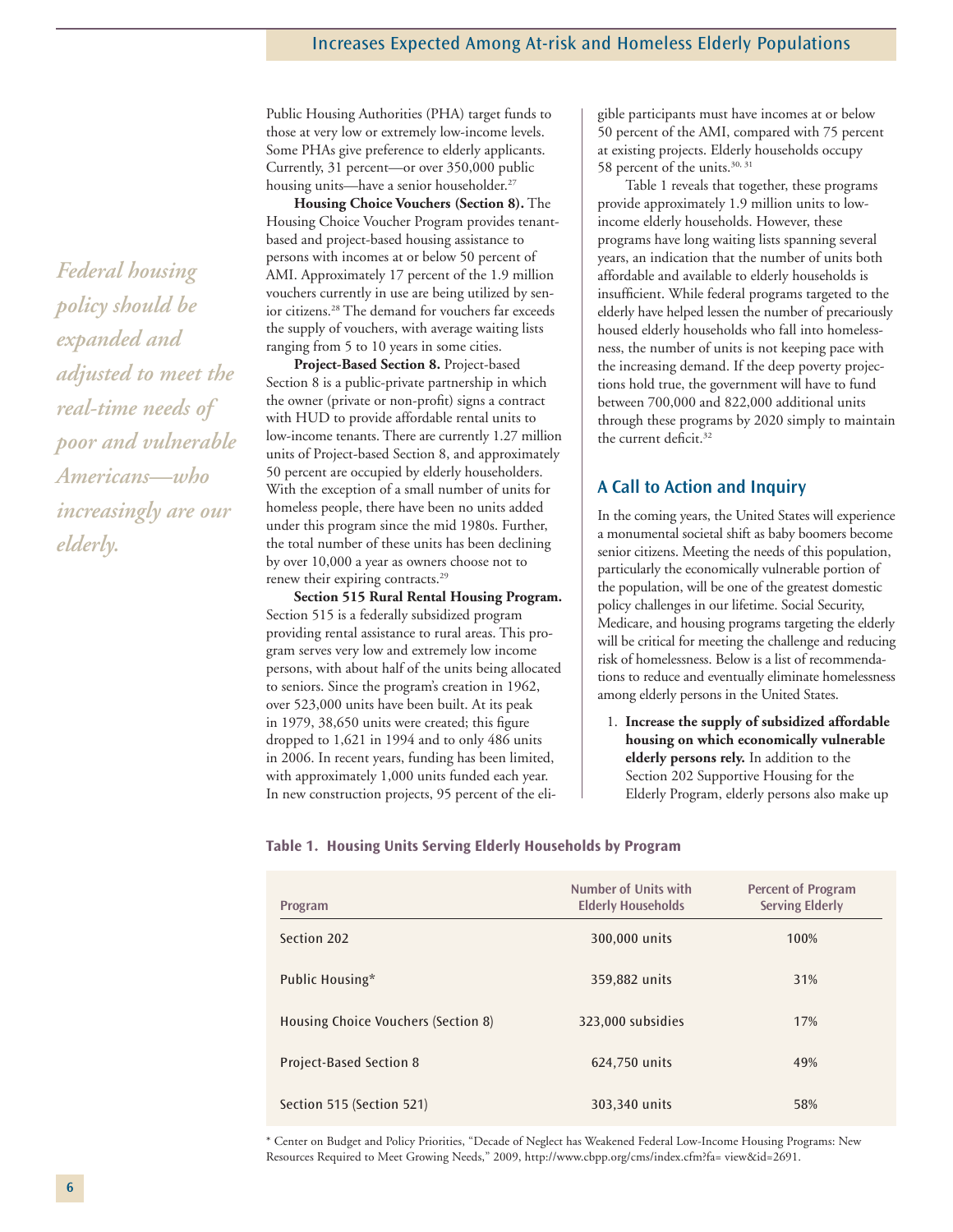either the majority or a large fraction of the beneficiaries of the other federal affordable rental housing programs—public housing, Housing Choice Voucher Program (Section 8), Project-Based Section 8, and the Section 515 Rural Rental Housing Program. These programs must be preserved and expanded to keep pace with expected increases in demand and to provide a way of providing housing stability for the tens of thousands of elderly persons who experience homelessness every year. Capitalization of the National Housing Trust Fund, which will be used to build, rehabilitate and preserve housing for the lowest-income households, will be a critical element of ensuring that the programs upon which elderly persons depend are adequately sized.

- 2. **Create sufficient permanent supportive housing to finish the job of ending chronic homelessness.** The aging of the chronically homeless population from the older adult to the elderly age group is one of the ways that homelessness among elderly persons is expected to grow in the coming years. This pathway can be largely averted if the job of ending chronic homelessness is successfully completed in the next 10 years. This requires the creation of sufficient supportive housing units to house the approximately 120,000 persons who are chronically homeless today. Because of the progressive health care and support needs of this population, it is critical that this population receives housing combined with flexible and adaptive support services.
- 3. **Research to better understand the needs of the homeless elderly population.** One of the recurrent themes of this paper is the paucity of information available about the elderly homeless population. Research is needed to better understand the characteristics of the population. Specifically, research is needed into the patterns of homeless and mainstream service utilization, the frequency and duration of homeless episodes, and health status and functionality of elderly homeless people. This information is necessary to form a typology of the elderly homeless population that can be used to better plan and target effective interventions, including supportive housing and homelessness prevention strategies.

The existence of homelessness among the elderly indicates that our safety nets are failing our most vulnerable citizens. However, with thoughtful and strategic planning, we can greatly reduce elderly homelessness and prevent the population at-risk from experiencing homelessness. Addressing the unmet housing and service needs of our at-risk and homeless elderly, as well as understanding the

characteristics and needs of the elderly population at-risk of homelessness can help us end elder homelessness. As a nation, we are judged by how we care for our most vulnerable citizens. It is a failing of public policy that any of our elderly are homeless. To fail to act would be, in short, irresponsible.

#### **Endnotes**

- 1. Burt, M., Aron, L., Lee, E., and Valente, J., Helping America's Homeless. Washington, DC: Urban Institute Press, 2001.
- 2. Based on Department of Housing and Urban Development's Fourth Annual Homelessness Assessment Report to Congress and the 2008 U.S. Census Population Estimates.
- 3. U.S. Department of Housing and Urban Development, First Annual Homelessness Assessment Report to Congress, Office of Community Planning and Development, 2007.
- 4. U.S. Department of Housing and Urban Development, 2008 Annual Homelessness Assessment Report to Congress, Office of Community Planning and Development, 2009.
- 5. Hahn, J., Kushel, M., Bangsbert, D., Riley, E., Moss, A., "The Aging of the Homeless Population: Fourteen-Year Trends in San Francisco," The Journal of General Internal Medicine 21(7), 2006, 775–778.
- 6. Dennis Culhane, "Home Economics," Boston College Magazine, Winter, 2005.
- 7. Maschede, T, Sokol, B., Raymond, J., "Hard Numbers, Hard Times: Homeless Individuals in Massachusetts Emergency Shelters, 1999–2003," University of Massachusetts, Center for Social Policy, 2004.
- 8. Chicago Alliance to End Homelessness and Loyola University, Homeless Over 50: The Graying of Chicago's Homeless Population, 2008.
- 9. He, W., Sengupta, M., Velkoff, V., and DeBarros, K., "65+ in the United States: 2005," Current Population Reports: Special Studies, U.S. Census Bureau, 2005, http://www.census. gov/prod/2006pubs/p23-209.pdf.
- 10. Authors' calculations based on U.S. Census Bureau, American Community Survey, 2008 data.
- 11. He, W., Sengupta, M., Velkoff, V., and DeBarros, K., "65+ in the United States: 2005," Current Population Reports: Special Studies, U.S. Census Bureau, 2005, http://www.census.gov/prod/2006pubs/p23-209.pdf.
- 12. Purcell, P., "Income and Poverty Among Older Americans in 2007," CRS Report for Congress, Congressional Research Service, 2008 http://www.aging.senate.gov/ crs/pension35.pdf
- 13. U.S. Census Bureau, Current Population Survey, Annual Social and Economic Supplements, http://www.census .gov/hhes/www/poverty/histpov/hstpov5.xls.
- 14. U.S. Census Bureau, Current Population Survey, Annual Social and Economic Supplements, http://www.census .gov/hhes/www/poverty/histpov/hstpov5.xls.
- 15. U.S. Department of Housing and Urban Development, 2008 Annual Homelessness Assessment Report to Congress, Office of Community Planning and Development, 2009.
- 16. The methodology used for this projection was adapted from National Alliance to End Homelessness, "Homelessness Looms as Potential Outcome of Recession", 2009.
- 17. Shelter Partnership, Inc., "Homeless Older Adults Strategic Plan", 2008.

*With thoughtful and strategic planning, we can greatly reduce elderly homelessness and prevent those at-risk from becoming homeless.*